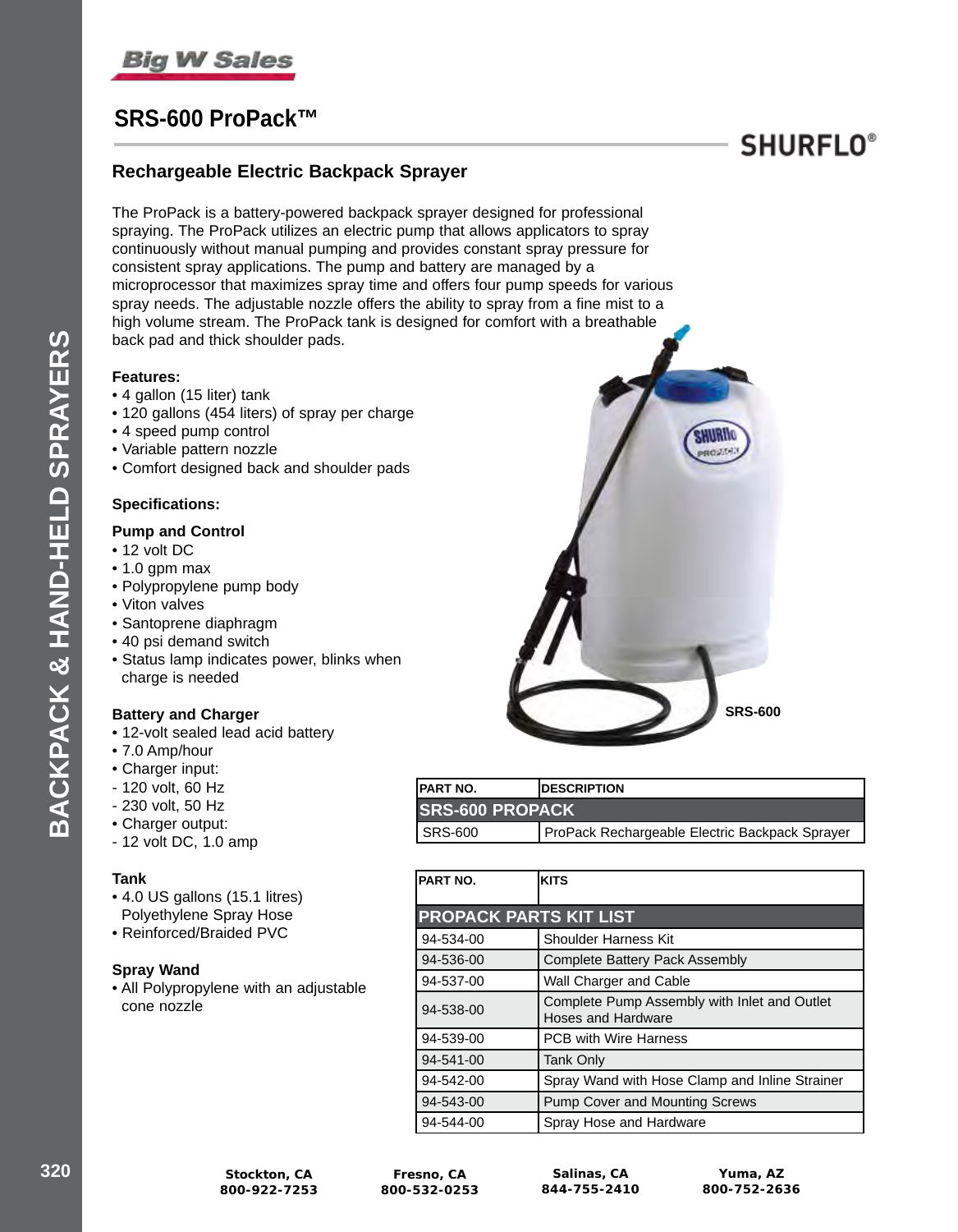# **Heavy Duty Commercial Backpack Sprayers**



## **NEW Jacto PJB Battery Operated (2 and 4 Gallon Capacity)**

### **Features:**

- Removable battery
- Battery recharging time 4 hours
- Soft padded strap
- Internal agitator with external activation switch
- Internal filter prevents blockage of the pump
- Displays battery charge level pressure and alerts
- Shuts of automatically after 10 minutes w/o operation
- Adjustable 4-speed walking pace indicator, with audible signal, to help the operator maintain a constant walking speed.
- 5 constant pressure levels
- Smart control panel, controls and monitors

| PART NO.                    | <b>DESCRIPTION</b>                                              |
|-----------------------------|-----------------------------------------------------------------|
| <b>PJB BACKPACK SPRAYER</b> |                                                                 |
| <b>PJB-20</b>               | Delux 5 Gallon Heavy Duty Battery<br>Powered Backpack Sprayer   |
| <b>PJB-16</b>               | Delux 4 Gallon Heavy Duty Battery<br>Powered Backpack Sprayer   |
| <b>PJB-16c</b>              | 4 Gallon Heavy Duty Battery Operated<br>Backpack Sprayer        |
| PJB-8c                      | 4 Gallon Heavy Duty Battery Operated<br><b>Backpack Sprayer</b> |



## **Jacto PJH (5 Gallon Capacity)**

### **Features:**

- Brass piston pump for long life and chemical resistance Volume: 620 ml and piston cup diameter: 35 mm.
- Adjustable padded shoulder straps with metal hook for easy loading on the back.
- Viton® piston cup
- Internal mechanical agitator for constant mixing
- Anti-corrosion electrostatic powder paint on metal components
- High density polyethylene UV resistant tank.
- Heavy-duty trigger valve is field serviceable. Ergonomic shape fits on the operator's back for maximum comfort.
- Stainless steel spray lance for long-life and durability.

| <b>IPART NO.</b>            | <b>IDESCRIPTION</b>                       |
|-----------------------------|-------------------------------------------|
| <b>PJH BACKPACK SPRAYER</b> |                                           |
| PJH                         | Heavy Duty Internal Pump Backpack Sprayer |



**PJH**

**Stockton, CA 800-922-7253**

**Fresno, CA 800-532-0253**

**Salinas, CA 844-755-2410**

**Yuma, AZ 800-752-2636**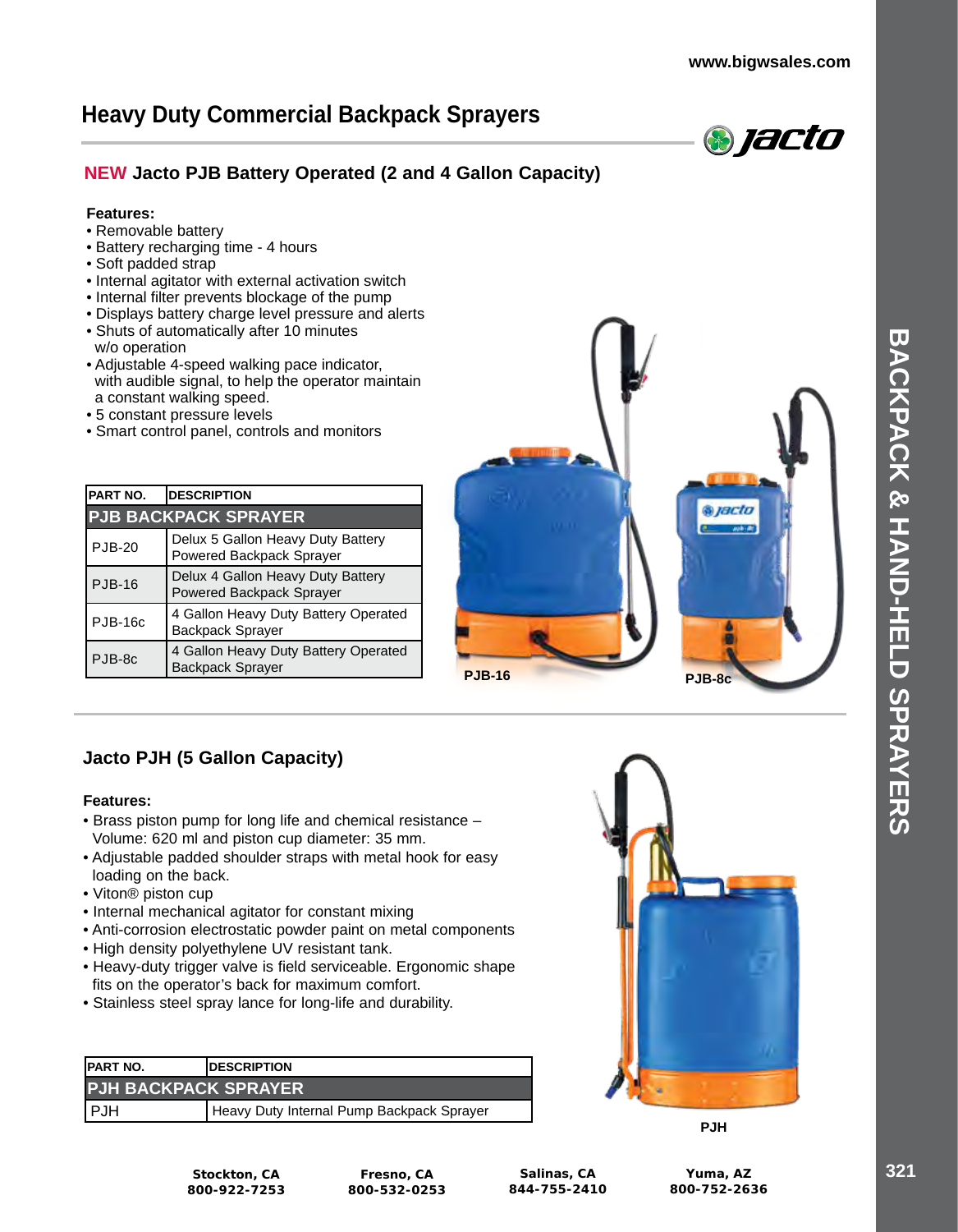

# **Heavy Duty Commercial Backpack Sprayers**



### **Jacto CD400 Internal Pump Backpack Sprayer**

Built to withstand day-to-day abuse in the field. The first fully-internal pump backpack sprayer has been independently tested for 2,500 hours of use with no breakdowns.

#### **Features:**

- Lightweight
- Wide filling opening
- 4 gallon ergonomically curved tank
- Built-in agitator
- 4 ft 5 " of high pressure hose
- Heavy duty trigger valve
- Reinforced nylon spray lance
- Comes with 3 different spray nozzles
- Rugged metal base
- Easy operating pumping lever
- Internal, high efficiency piston pump
- Padded shoulder straps
- Carrying handle

| <b>IPART NO.</b>                        | <b>IDESCRIPTION</b>                       |
|-----------------------------------------|-------------------------------------------|
| <b>COMMERCIAL DUTY BACKPACK SPRAYER</b> |                                           |
| $\vert$ CD400                           | Heavy Duty Internal Pump Backpack Sprayer |



**CD400**

### **Jacto HD400 Internal Pump Backpack Sprayer**

The first fully-internal pump mechanism keeps the solution off the operator. Independently tested for 1,500 hours of use with no breakdowns. You get a unit that's ruggedly built at a great price.

### **Features:**

- Lightweight
- Wide filling opening
- 4 gallon ergonomically curved tank
- Built-in agitator
- 4 ft 5 " of high pressure hose
- Heavy duty trigger valve
- Reinforced nylon spray lance
- Comes with 3 different spray nozzles
- Flat bottom base
- Easy operating pumping lever
- Internal, high efficiency piston pump
- Padded shoulder straps

| <b>IPART NO.</b>                    | <b>IDESCRIPTION</b>                       |
|-------------------------------------|-------------------------------------------|
| <b>HEAVY DUTY BACKPACK SPRAYER,</b> |                                           |
| HD400                               | Heavy Duty Internal Pump Backpack Sprayer |



**HD400**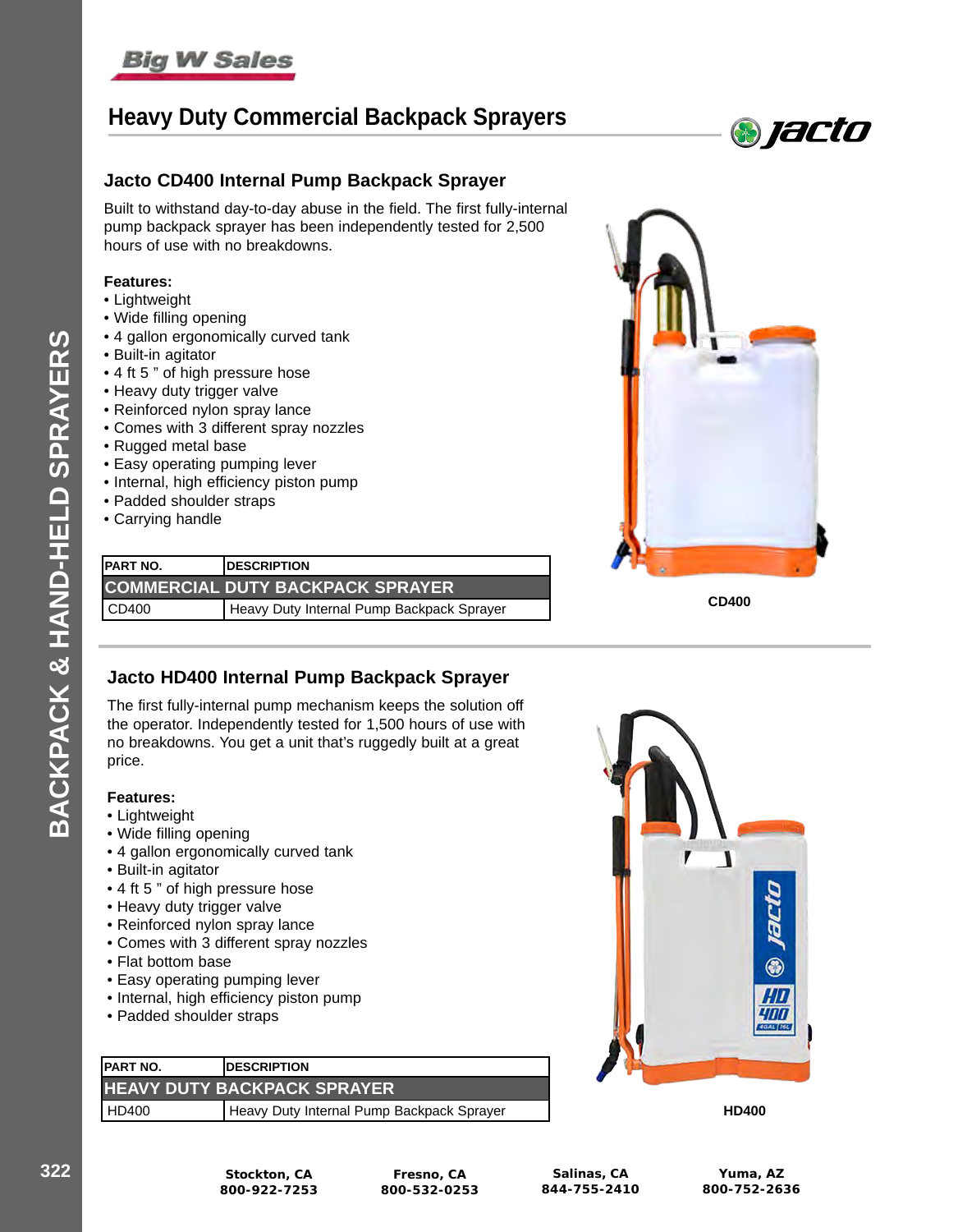# **Economy Backpack Sprayers**

## **Jacto XP312 & XP416 Backpack Sprayers**

### **Features:**

- Complete interchangeability of parts except for the tank.
- Poly piston pump has hydraulic agitation and comes with a chemical resistant Santoprene pump seal.
- Santoprene offers exceptional wear characteristics and reduced pumping effort.
- Great value for the operator who may need different capacities for different applications but still wants performance, durability and great features.

| <b>IPART NO.</b> | <b>IDESCRIPTION</b>                       |
|------------------|-------------------------------------------|
|                  | <b>ECONOMY MODELS - BACKPACK SPRAYERS</b> |
| XP312            | 3 Gallon Capacity Backpack Sprayer        |
| XP416            | 4 Gallon Capacity Backpack Sprayer        |



**HH5**

# NEW! **HH5 Compression Sprayer**

### Features:

- 1.3 gallon (5 liter) capacity.
- High-density Polyethylene tank.
- Easy compression pump.
- Lightweight, but heavy duty.
- Stainless steel spray lance.
- Heavy duty trigger valve.
- 

| <b>IPART NO.</b>  | <b>IDESCRIPTION</b>                        |
|-------------------|--------------------------------------------|
|                   | <b>MANUAL COMPRESSION SPRAYER</b>          |
| I HH <sub>5</sub> | 1.3 Gallon Capacity Shoulder Carry Sprayer |

**4900430**

Solo Backpack Sprayer Drift Guard Spray Hood w/Flat Spray Nozzle **How to Order:** 4900430 (white)

> **Stockton, CA 800-922-7253**



### **1238.C1 761882**

Udor Spray Hood Includes 8002 spray tip with quick disconnect & 1/4 female NPT inlet port. **How to Order:** 1238.C1 (orange)

**Fresno, CA** 

**Salinas, CA 844-755-2410**



Jacto Hand Sprayer Hood **How to Order:**

761882 (black)

**Yuma, AZ 800-752-2636**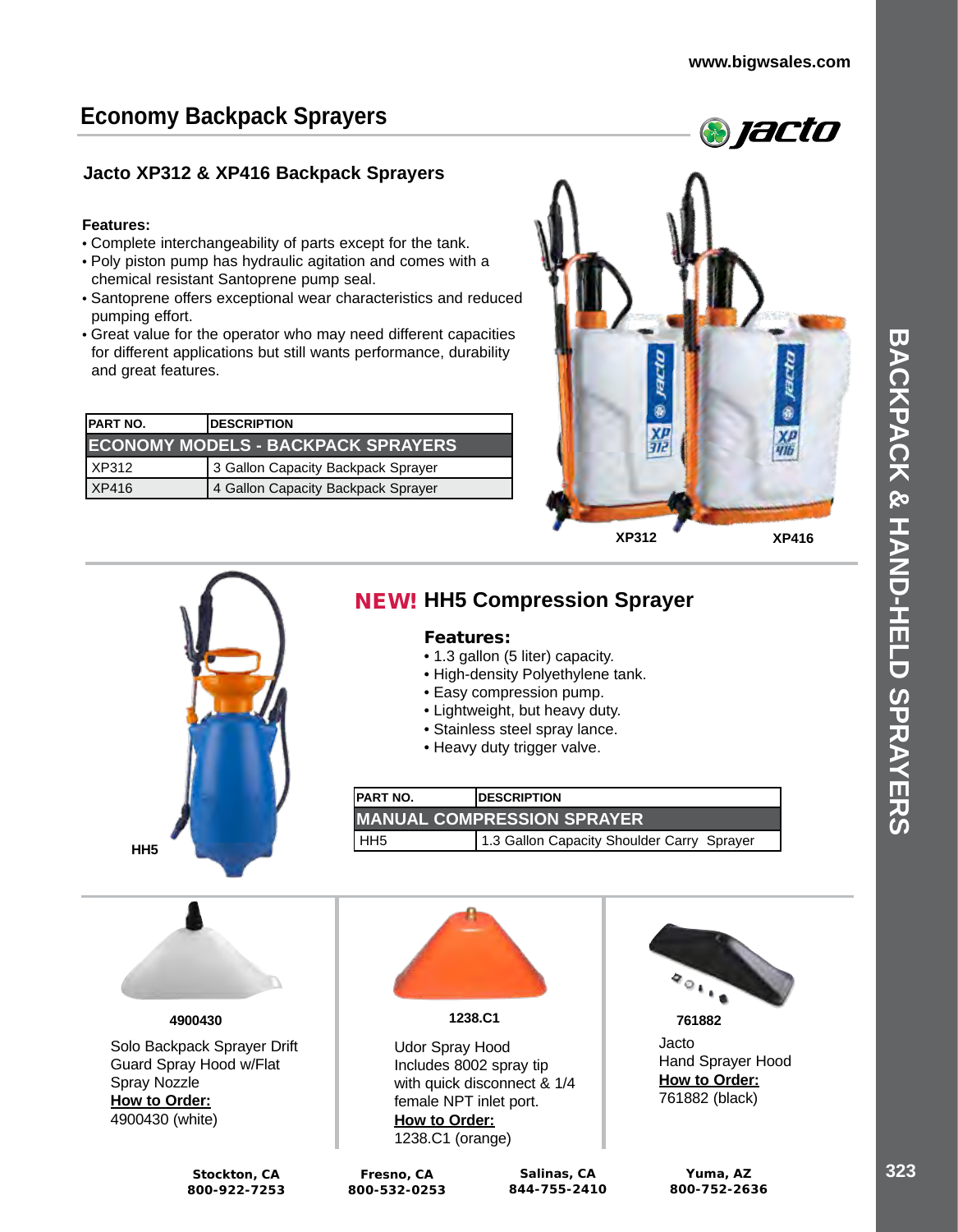# **Big W Sales 12 Volt Spot Sprayers**

# **15 and 25 Gallon Spot Sprayers**

## **Ideal for applying insecticides and herbicides.**

### **Features:**

- Up to 15' vertical and 20' horizontal spray
- 15 gallon tank capacity
- 12 volt, 1 gpm Shurflo pump
- Trigger gun with adjustable nozzle fine mist to solid stream
- 19-1/2' of 3/8" hose
- Low-profile, elliptical design tanks manufactured from high-density polyethylene with U.V stabilizers
- Ribbed side walls offer additional strength
- Tanks come with a molded-in 3/4" drain port for full drain out capability
- Tanks include a 5" screw on lid with lanyard; plastic drain cap and tether
- All brass machined inserts (corrosion resistance) for easy mounting
- All brass machines inserts for wand clips
- molded-in level indicator in U.S. and metric measurements

### **Features:**

**BACKPACK & HAND-HELD SPRAYERS**

BACKPACK & HAND-HELD SPRAYERS

- Up to 15' vertical and 25' horizontal spray
- 25 gallon tank capacity
- 12 volt, 1.8 gpm Shurflo pump
- Trigger gun with adjustable nozzle fine mist to solid stream
- 20-1/2' of 3/8" hose
- Low-profile, elliptical design tanks manufactured from high-density polyethylene with U.V stabilizers
- Ribbed side walls offer additional strength
- Tanks come with a molded-in 3/4" drain port for full drain out capability
- Tanks include a 5" screw on lid with lanyard; plastic drain cap and tether
- All brass machined inserts (corrosion resistance) for easy mounting
- All brass machines inserts for wand clips
- molded-in level indicator in U.S. and metric measurements

| <b>IITEM NO.</b>             | <b>DESCRIPTION</b>     |
|------------------------------|------------------------|
| <b>12 VOLT SPOT SPRAYERS</b> |                        |
| BW-15-1.0                    | 15 Gallon Spot Sprayer |
| BW-25-1.8                    | 25 Gallon Spot Sprayer |
| SB00015SW                    | 15 Gallon - Tank Only  |
| SB00025SW                    | 25 Gallon - Tank Only  |





**25 Gallon Spot Sprayer**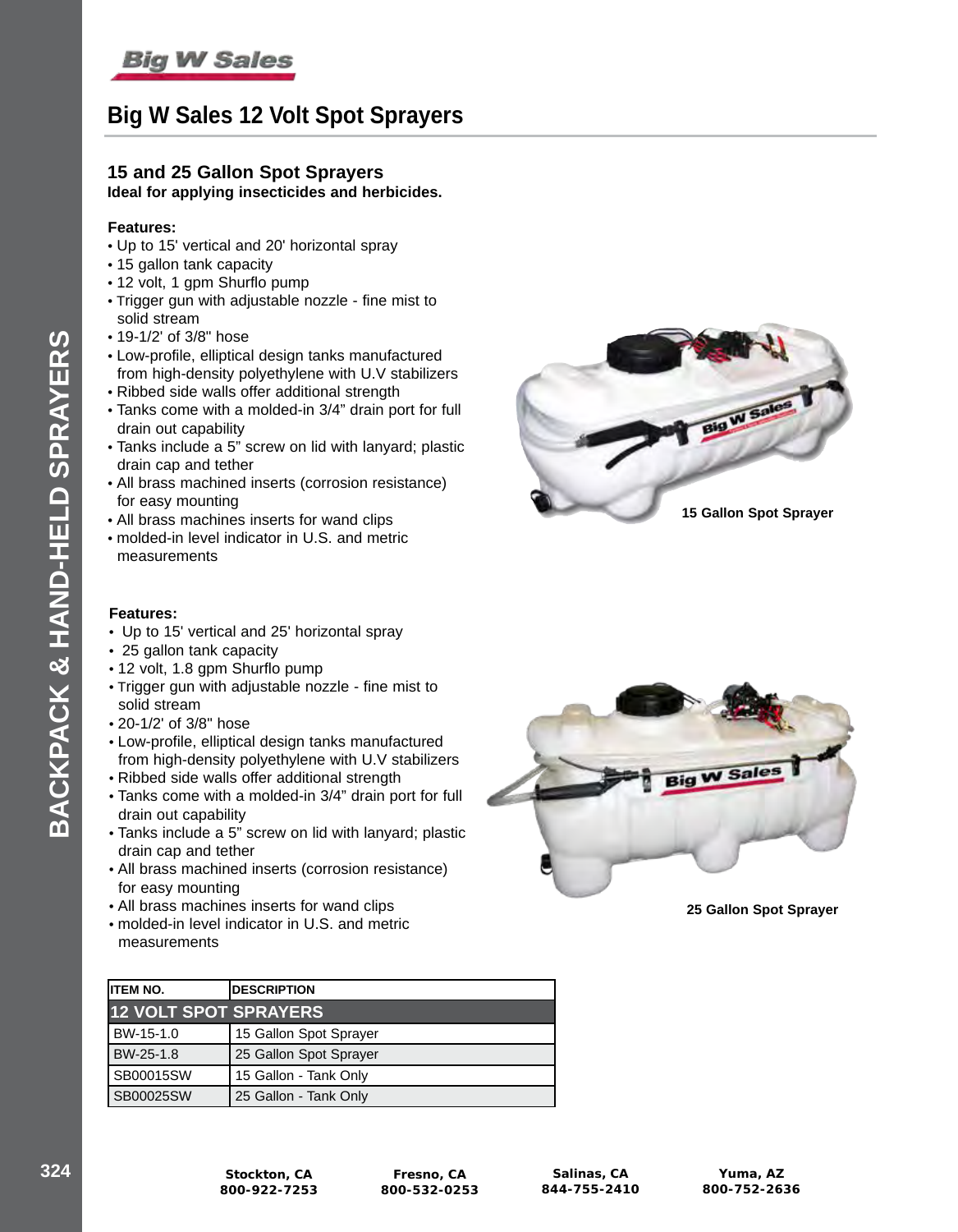# **Solo Hand-Held Sprayers**



### **Solo 405-HE**

The Chameleon hose-end sprayer adapts and adjusts to keep your hands chemical-free. Adapts to fit Bayer, Spectracide and Ortho bottles. No measuring or pouring. Quick to connect.



### **Solo 415**

High-density polyethylene tank is UV resistant. Powered by a piston pump for easy pressurization. Chemically resistant seals allow safer use with many types of chemicals. High-quality nozzle is fully adjustable: from direct jet to fine mist. Locking trigger reduces user fatigue.

#### **Description:**

One liter, one hand pressure sprayer with adjustable nozzle.



#### **Solo 418-IL**

This unique, one hand sprayer incorporates all the easy pump, easy fill, easy clean-up characteristics found on Solo sprayers. Features a unique fully adjustable nozzle, a drip/drift guard and a hinged, multi-directional wand assembly. With durable components and Viton® seals, repair and maintenance is easier than ever.



### **Spritzer by Solo**

405-US sprayers are full featured consumer sprayers in an economical package. These sprayers are perfect for the homeowner and ideal for general purpose spraying, gardening applications, and pest control. Covered by a 1-year limited warranty. These sprayers feature durable 24" poly wand and shut-off valve assembly, 45" PVC hose, easy-to-fill funnel top, large pump

and a pressure relief valve. Plastic adjustable and flat nozzles included, T-jet compatible.



| IITEM NO.                     | <b>IDESCRIPTION</b>         |
|-------------------------------|-----------------------------|
| <b>SLC HAND-HELD SPRAYERS</b> |                             |
| l 405-US                      | One gallon consumer sprayer |
| l 406-US                      | Two gallon consumer sprayer |

### **SLC Hand-Held Sprayers**

The "Spritzer by Solo" sprayers are full-featured consumer sprayers in an economical package. Ideal for general purpose spraying, gardening applications and pest control – AND – can be used to spray wood deck cleaners, as well as algae and mildew removers. Covered by a 1-year Limited Warranty.

This sprayer features easy-to-fill funnel top, pressure relief valve, durable wand and shut-off valve, built-in wand retainer for easy storage. It also includes a plastic adjustable nozzle and a flat fan nozzle for multiple spraying tasks.

**SLC-1G**

| <b>ITEM NO.</b>               | <b>DESCRIPTION</b>         |  |
|-------------------------------|----------------------------|--|
| <b>SLC HAND-HELD SPRAYERS</b> |                            |  |
| SLC-1G                        | 1 gallon, consumer sprayer |  |
| SLC-2G                        | 2 gallon, consumer sprayer |  |
| SLC-3G                        | 3 gallon, consumer sprayer |  |

**Stockton, CA 800-922-7253**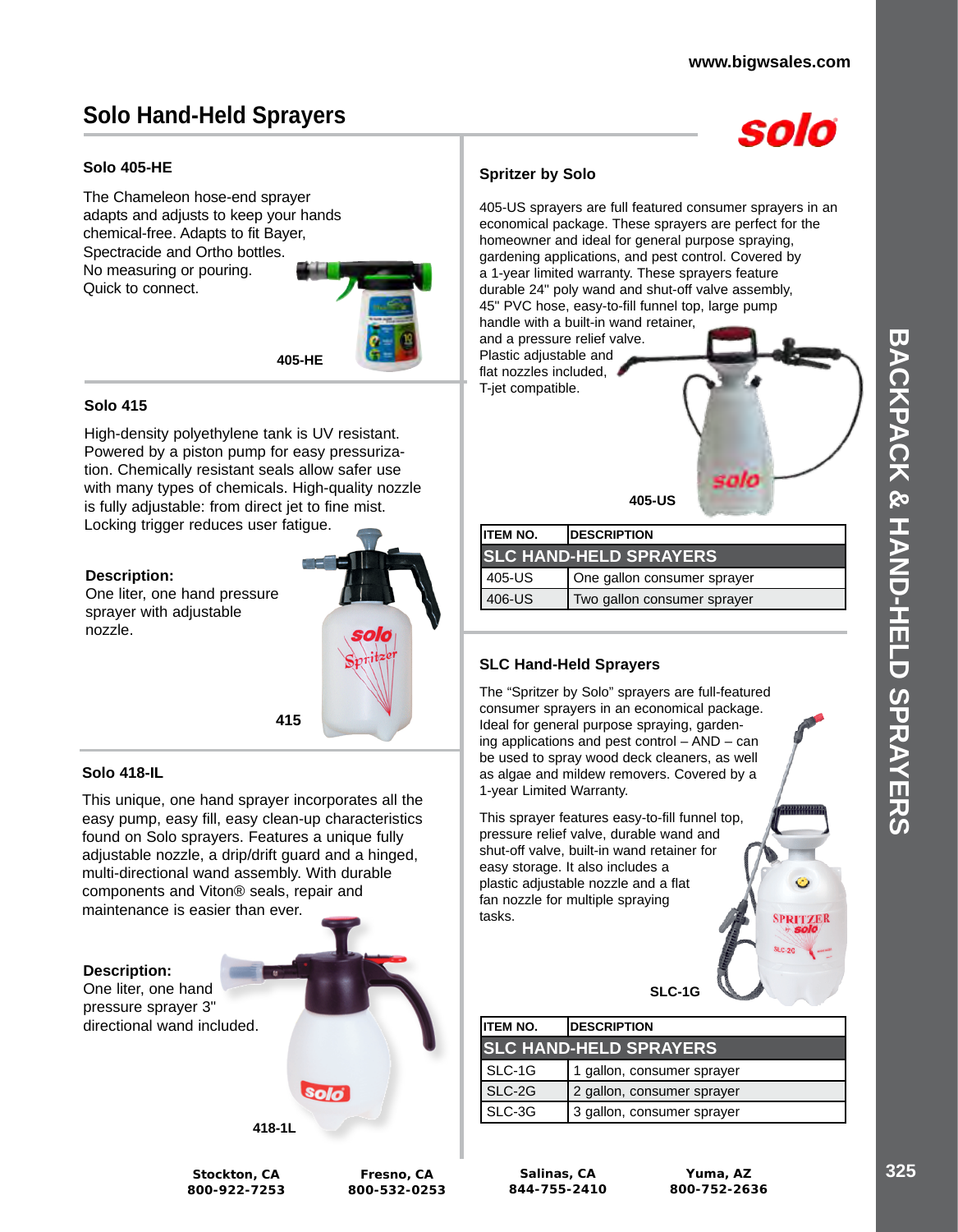# **Solo Commercial Grade Hand Sprayers**

### **Solo 457R**

457R Take the full featured Solo 457 professional 3 gallon handheld sprayer, add the heavy-duty two wheel caddy and you have a new and improved Solo 457 Roll-a-bout. The heavy-duty wheeled caddy is designed to handle rough terrain and adds stability when tank is upright.

### **Features:**

- Increased tank size from 2.25 gallon to a full 3 gallon.
- Extra long 72" hose makes it convenient to park the sprayer and go about remote spraying tasks.
- Large rugged piston pump for quick pressurization.
- Built-in valve for optional inflation by air compressor.
- Large 4.5" tank opening for easy filling and cleaning.
- HDPE tank with UV inhibitors is long lasting and resists corrosion.
- 28" Lightweight, unbreakable wand and commercial shut-off valve with lock-on / lock-off feature minimize fatigue.
- Includes four-nozzle assortment for multiple spraying tasks. **457-Rollabout**

## **462 Two Gallon Acid Hand Sprayer**

Specifically designed for use with harsh, acidic chemicals. Special acid resistant materials are used at all liquid contact points to provide long life and trouble free use.

### **Features:**

**BACKPACK & HAND-HELD SPRAYERS**

CKPACK & HAND-HELD SPRAYERS

- Funnel top design allows easy, controlled filling.
- Adjustable nozzle adjusts from cone to stream patterns for multi-purpose spraying.
- Acid resistant, nylon-reinforced hose for added durability
- HDPE tank material
- Funnel top opening
- Viton seals
- 36" hose and 25" acid resistant wand
- Adjustable nozzle **462**



Designed for a variety of spraying tasks. Ideal for spraying pesticides, herbicides and general spraying Corrosion resistant tank is perfect for applying harsh chemicals.

### **Features:**

- Extra large T-style pump handle makes two-handed pumping possible.
- 48" Nylon-reinforced hose provides extended reach and increased durability.
- 28" Durable brass wand provides extended reach.
- Brass adjustable nozzle adjusts from cone to stream patterns.
- Funnel top opening
- Viton seals
- 48" hose and 28" brass wand
- Adjustable nozzle with extra nozzles (3 pk) included



solo